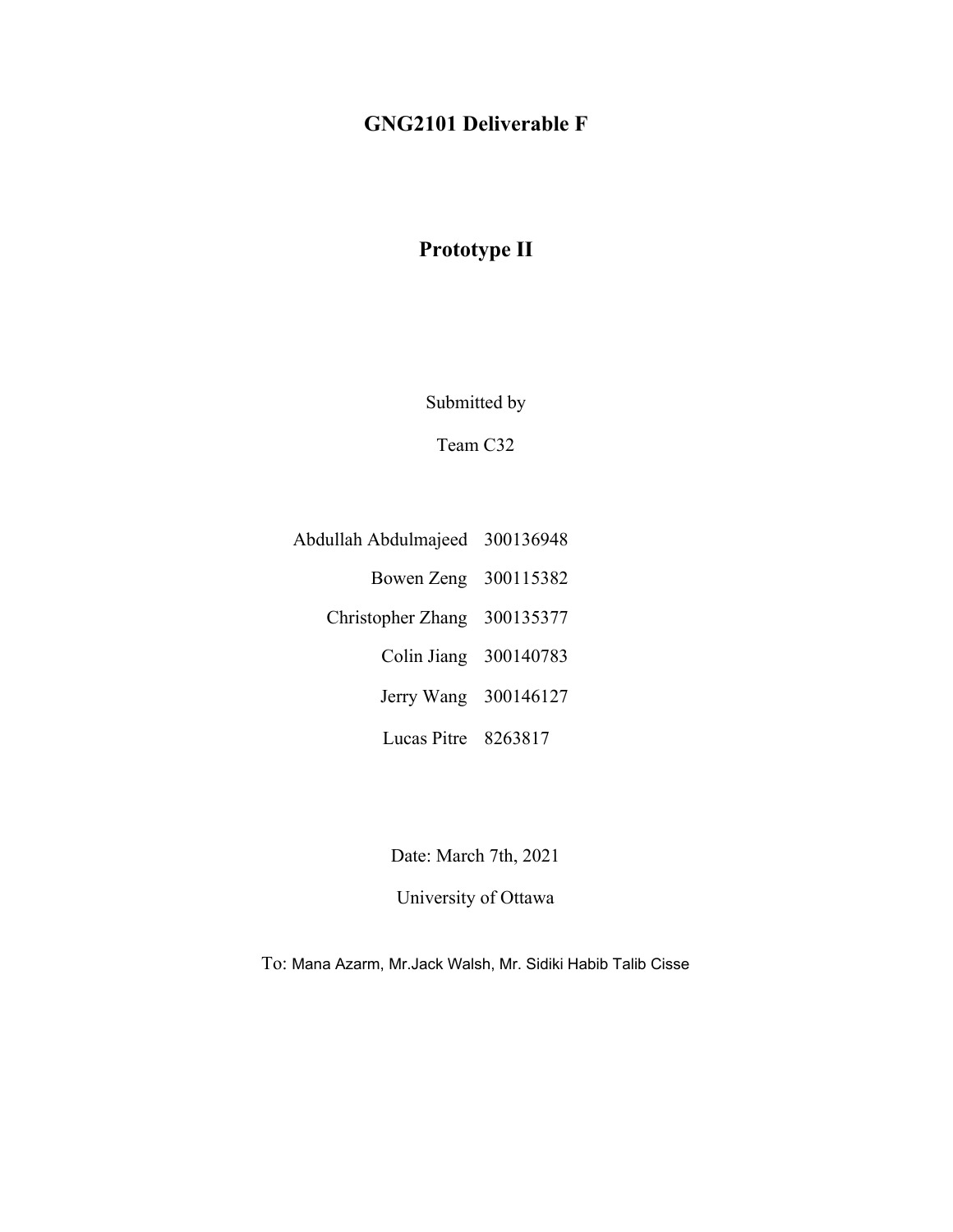# **Contents**

# **1.0 Introduction**

# **2.0 Summary of Client Feedback**

# **3.0 Second Prototype**

- **● 3.1 Use stability**
- **● 3.2 Friction calculations**
- **● 3.3 Prototype 2 sketches**

# **4.0 Prototype II Testing**

# **5.0 Sources**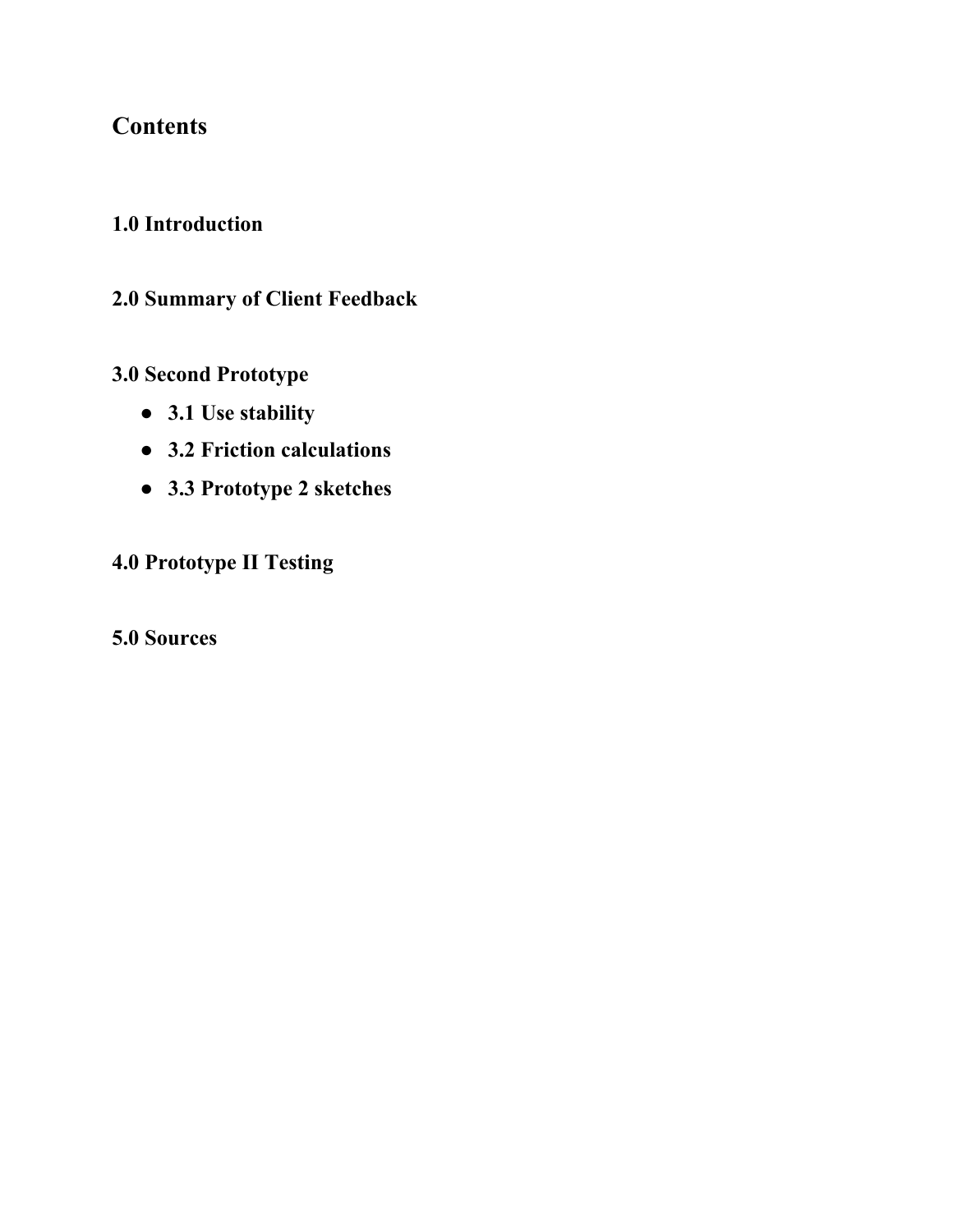### **1.0 Introduction**

In the previous work, a problem statement was created, stating that a one-handed stent is needed to enable the patient to complete the blood glucose test with one hand. The equipment must be cheap, light, compact and can easily perform blood glucose testing with one hand. After that, each member used the priority design criteria list and benchmarks to create three conceptual designs. From different designs, we have combined three fully functional subsystems. The three designs include watch-style helper, clamshell helper and fixed helper. After careful consideration of the pros and cons, it is determined that a fixed helper is the most feasible.

The previous deliverables included analysis, task lists and material lists. The analysis includes a brief summary of the client meeting, from which we collect feedback and apply it to our existing concepts. We decided to add a rotatable instrument, through which the user can use the lancet in any comfortable direction and adjust the overall size of the helper. The material list includes all items that must be purchased for this equipment. These projects include: 3D printing three-part helper.

For this deliverable, the team first filled in the parts that needed to be improved after the client meeting, and ensured the stability of the entire helper, carried out the friction calculation of the base for stability, and finally completed the entire prototype test. We mainly focus on whether the whole helper can easily complete blood collection and testing with just one hand.

## **2.0 Summary of Client Feedback**:

Clients agreed with our plan and design overall, and since we our prototype 2 is still in virtual , there are few points that we still need to focus on and test:

1. The lancing device holder. Our original design for the lancing device holder was a non rotatable fixed holder, many steps that may be too complicated for a stroke to take off and install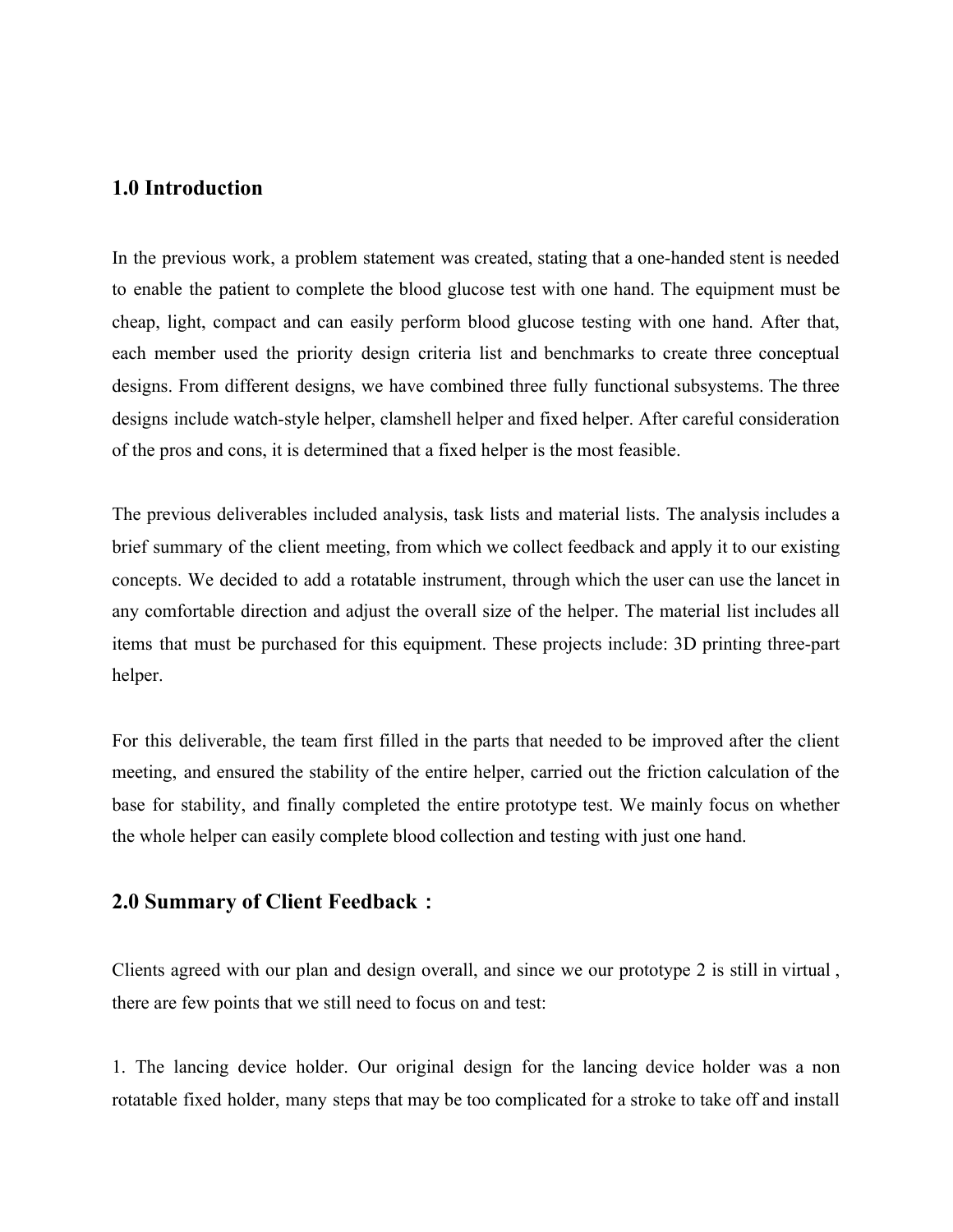in a different location. Therefore we will change it into a rotatable gear wheel, and make it as simple as possible for disabled patients to use.

2. Weight and size of the box. The current size for the device is 31.5\*16.5\*23, and will definitely have a large weight. It's definitely not portable for patients to carry around. The clients would've preferred it to be more portable, but have agreed stability is far more important, and have approved using weight & friction to stabilize the box going forward. As the clients agreed with the lots design in the box, we also need to think of how big each lot should be, because the glucometer may require more space to put in compared to other components.

3. Glucometer holder. Our glucometer holder should have a fair height above the level, since it might be hard for patients to insert test strips if it is laying on the table. We are also considering making a handle on the top of the box so patients can carry it easily.

4. Testing phase. When the prototype 2 is done, we can go to clients' hospitals to get patients with limited mobility to test it .

# **3.0 Second Prototype**

#### **● 3.1 Use stability:**

We aim to make sure that the device should have sufficient grip on whatever surface it's on, such that users can apply pulling and pushing forces on it while operating and setting up their glucometers without having to worry about it slipping or fidgeting around. We have explored several means of reaching that goal. We have considered clamps but then concluded that setting up and removing clamps would introduce too many extra steps and unnecessary hassle for users. Consequently, a magnetic solution was discussed where the box would be equipped with some magnetic materials that are attracted to a bigger and heavier base which would be placed on a tabletop. However, we finally decided that the force of friction alone should suffice to prevent movement or fidgeting if the device was used on any of the most common tabletop materials like wood or plastic. We will install rubber feet on the bottom of the glucometer helper in order to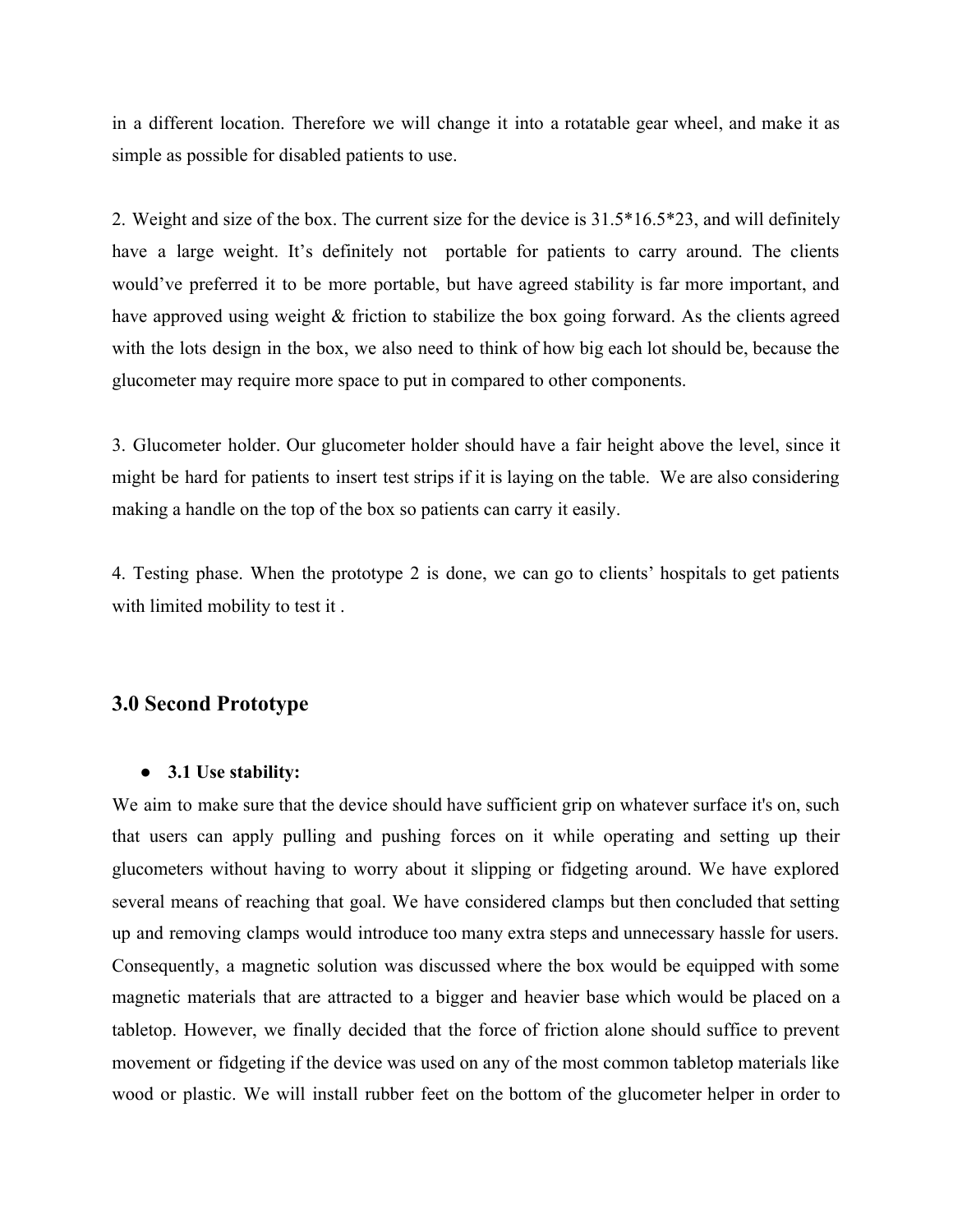increase the friction. Additionally, we will weigh down the device by adding some metal pieces inside the storage compartments. Calculations pertaining as to how the weight figure was computed is attached below. We considered the friction factor produced by our rubber feet and dry wood since that is the most common tabletop surface. Online research suggests that friction factor ranges from 0.7 to 0.95 on these surfaces. For the device to be able to withstand a perpendicularly applied force of 3 pounds (3 pounds force is equivalent to the force gravity applies on a 1.36kg body). It would need to have a mass of at least 1.65kg. Small steel metal weights will be equally distributed on the four corners of the device. These weights along with the rubber pads should maximize device stability for everyday use.

#### **● 3.2 Friction calculations:**

Coefficient of friction - rubber on wood (0.7-0.95)

 $u=0.825$ 

Assume maximum force applied perpendicular to the side of the device is 3 pounds (equivalent to the force gravity applies on a 1.36kg body)

 $F_N = (9.8*1.36)/0.825$  $m = (9.8*1.36)/0.825$  $m=1.648...kg$ 

Device must be weighed down by more than 1.648kg

## ● **3.3 Prototype 2 pictures:**

Prototype 2 can be divided into three main parts: the chassis. The lancing device holder and the glucometer holder.

## **3.3-1 Main chassis**

The main chassis of the device functions as the base as well as the storage solution for the client's patients.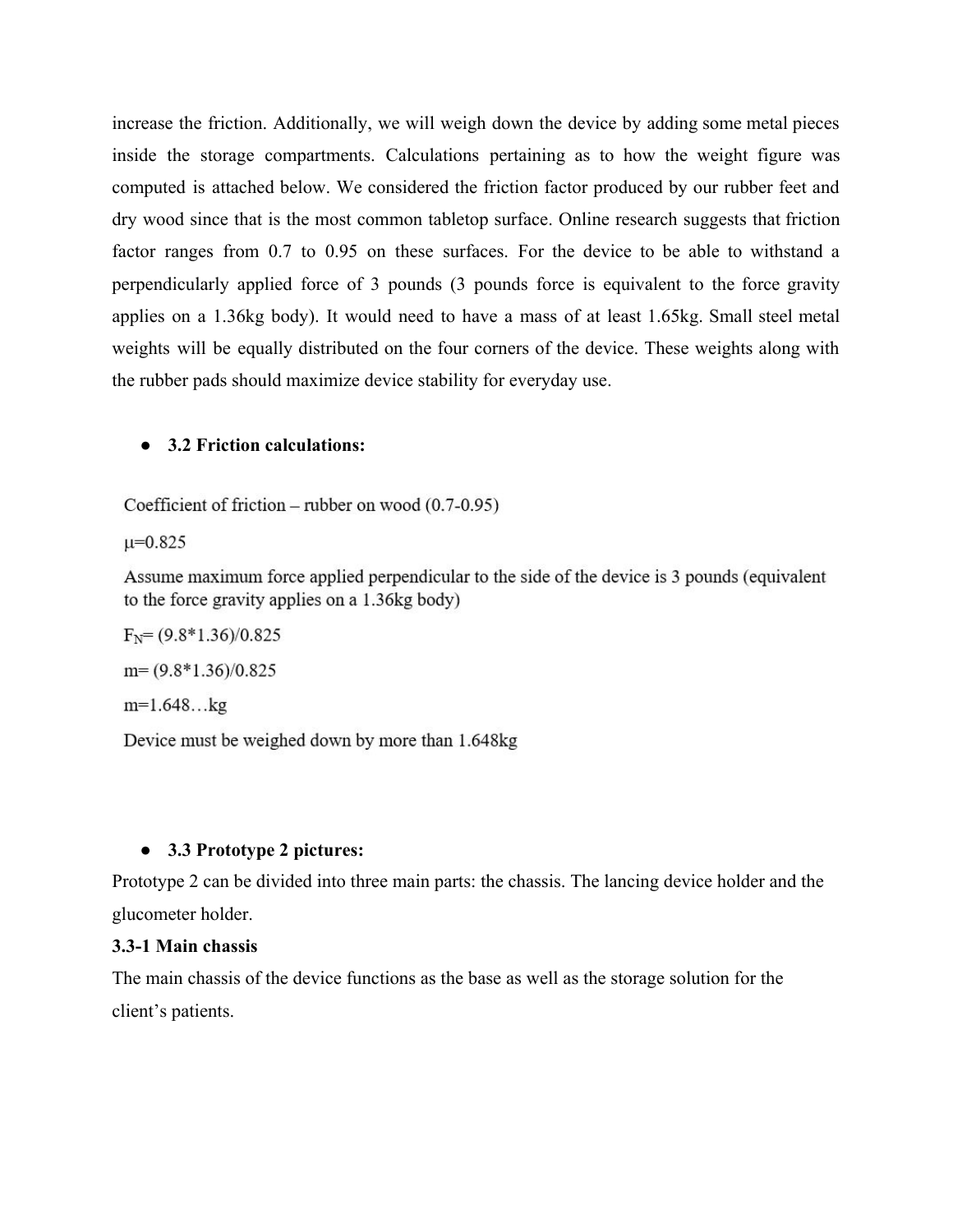#### **3.3-1-A Main box**



The box has a floor space of 31.5 x 16.5 cm and is 23 cm tall each cell has the dimensions of 9 x 6.375 x 15cm. The box has 5 specially machined holes which are meant to function as the securing point for the chassis to the lancing device holder. It also has rails meat to accept a sliding lid. All edges have fillets as well. Rubber domes were to be secured to the bottom so as to increase friction.

#### **3.3-1-B Main box lid**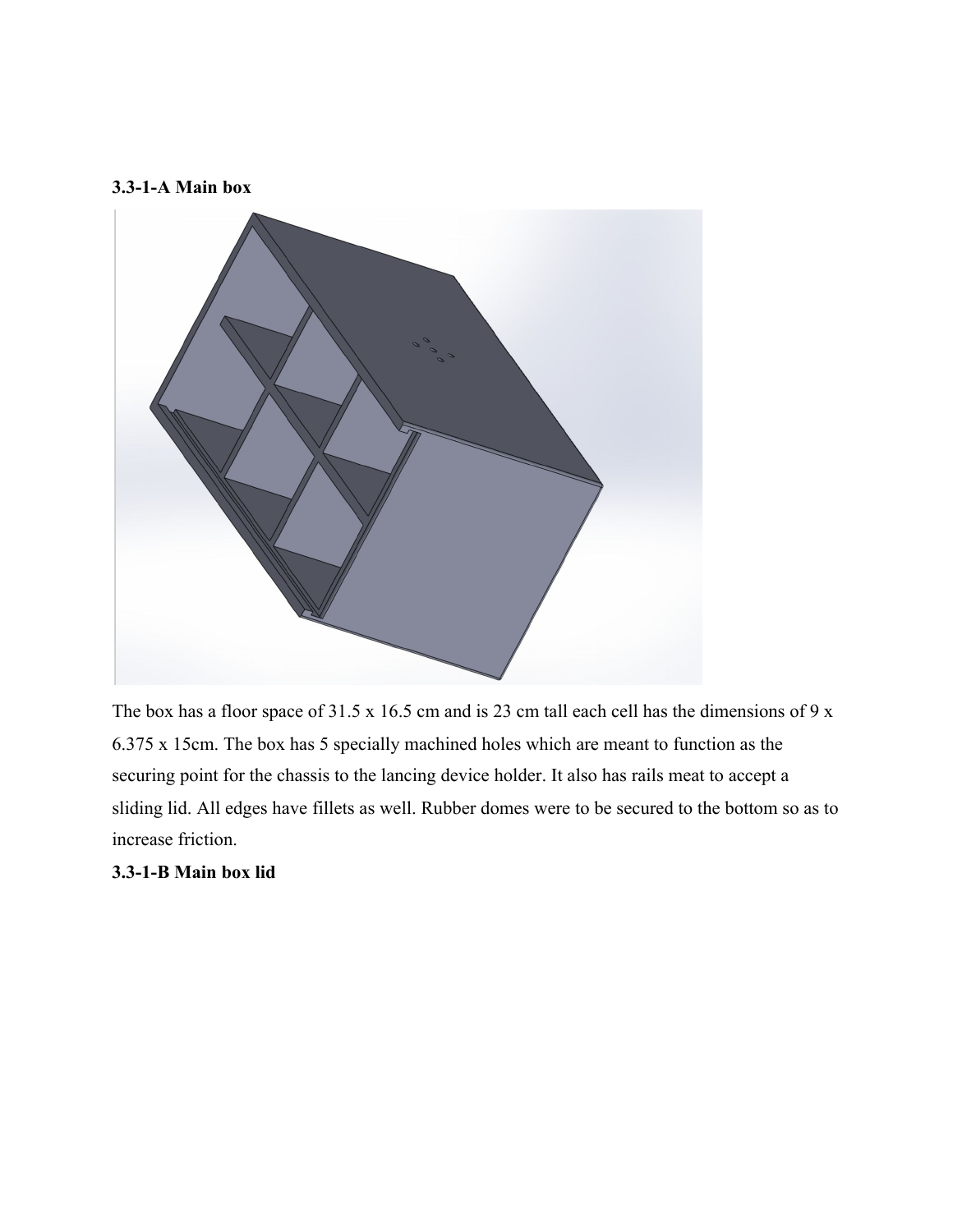

The main box lid slides into the rails on the main chassis.

## **3.3-2 Lancing device holder**

## **3.3-2-A Part A**



Part A of the lancing device hodler is the base, the 5 long bottom pegs insert and freely can be removed and put back into the 5 hotels on the side of the chassis so as to allow for easy reorientation. The smaller peg is meant to be a guide for part B's placement which will be for the manufacturer so they know where to glue part B on to A.

## **3.3-2-B Part B**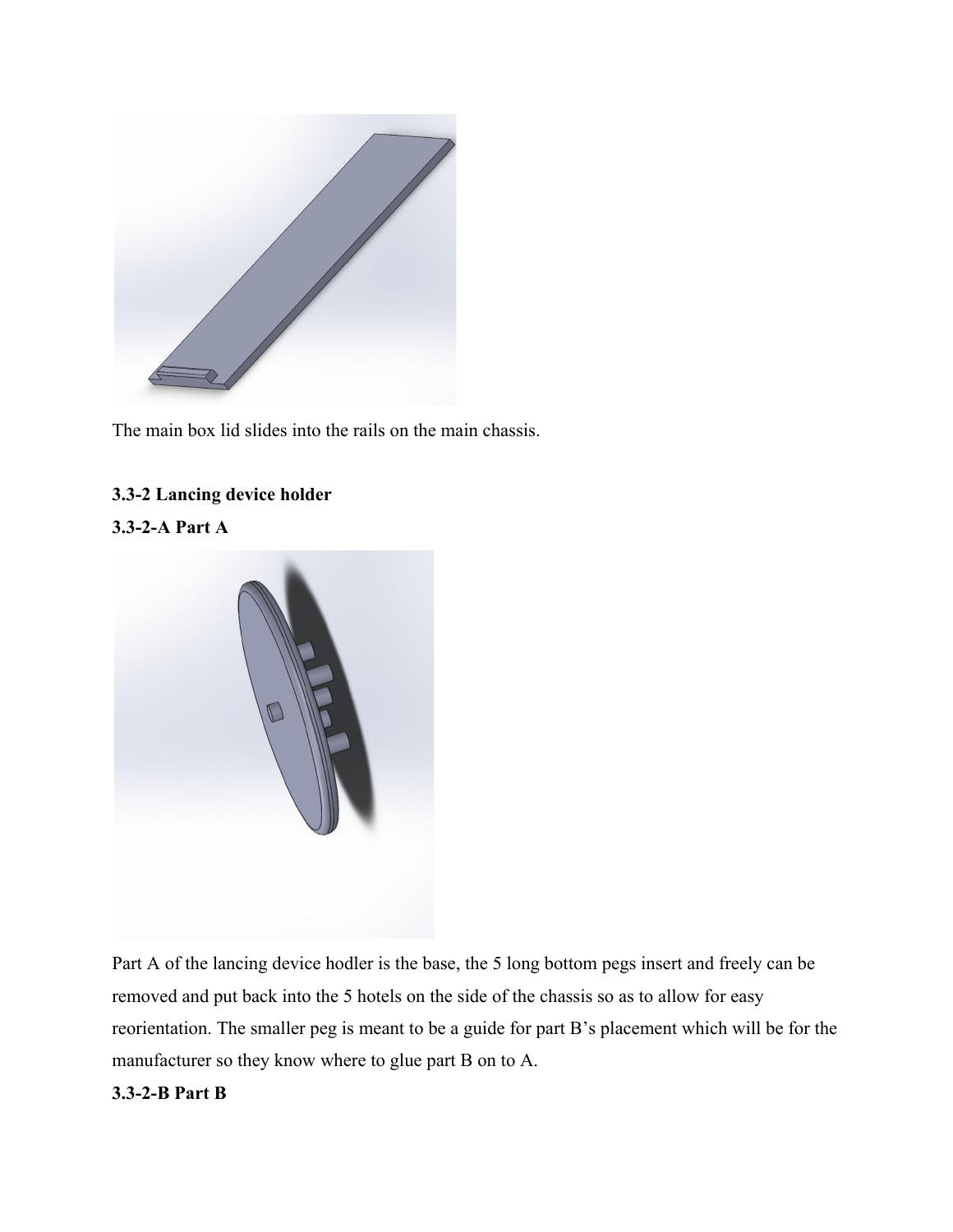

Part B is the bracket that holds the lancing device in place; it has a hole to accept the guide peg from PArt A on the bottom. The hole where the lancing device has a diameter of 5 cm. And next to it there is a threaded hole ( threaded for standard 6 screw) where a thumb screw would secure the device in place.

## **3.3-3 Glucometer holder**

The glucometer holder is a miniature vise that was intended to be adhered to the side of the main chassis so as to hold the glucometer horizontally making the insertion much more simpler.

## **3.3-3-A Axis**



The axis of the vise functioned like any other axis it would be threaded into the base and allow for the jaw to close in on the object being held.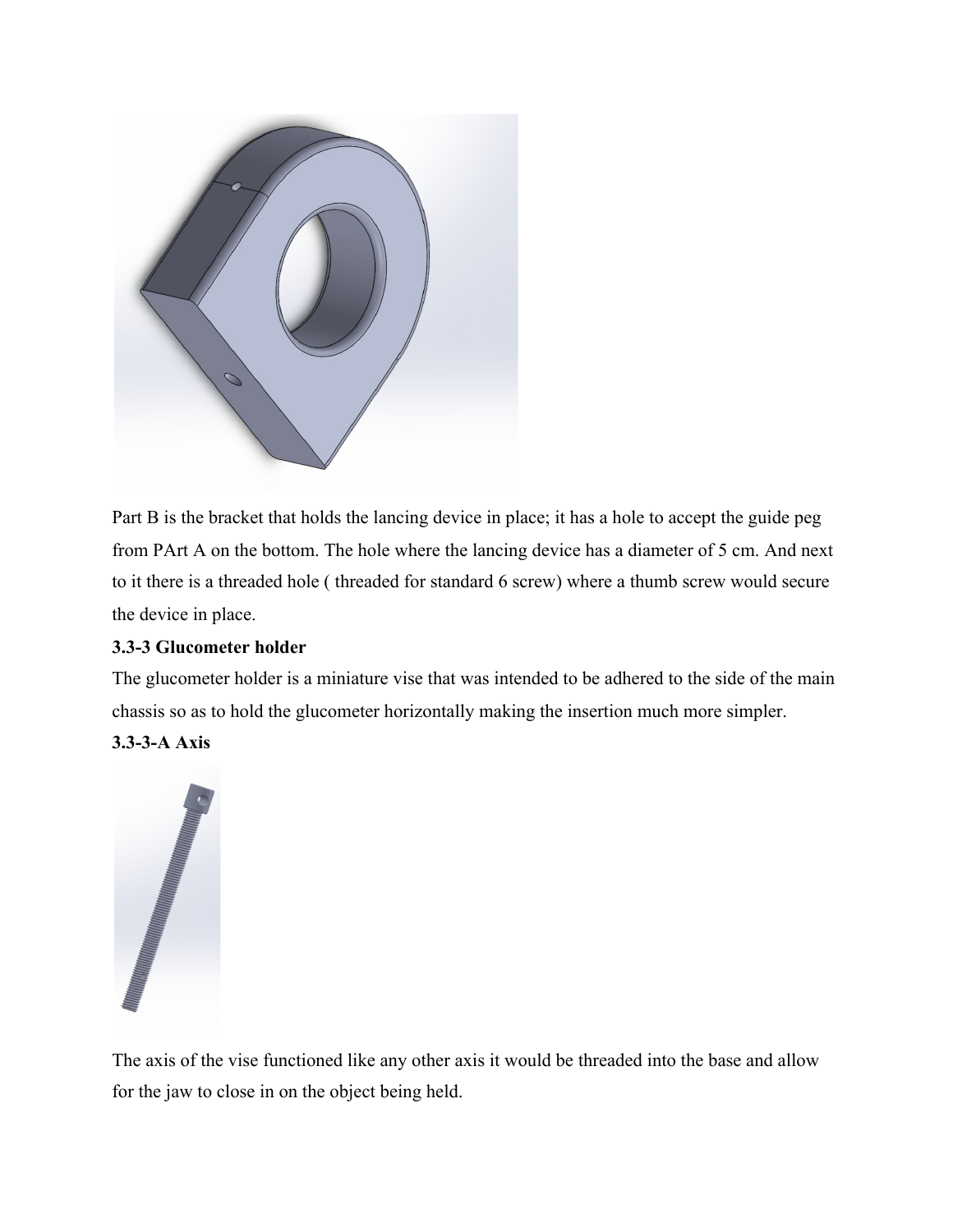### **3.3-3-B Base**



This is the base of the vise and functions as the stationary jaw of the vise as well as the name states the base. The flat side is where it is adhered vertically to the main chassis' side.

**3.3-3-C Cap**



Simple rounded caps for the handle, two are needed and they serve the double purpose of preventing the handle from falling out of the axis.

## **3.3-3-D Handle**

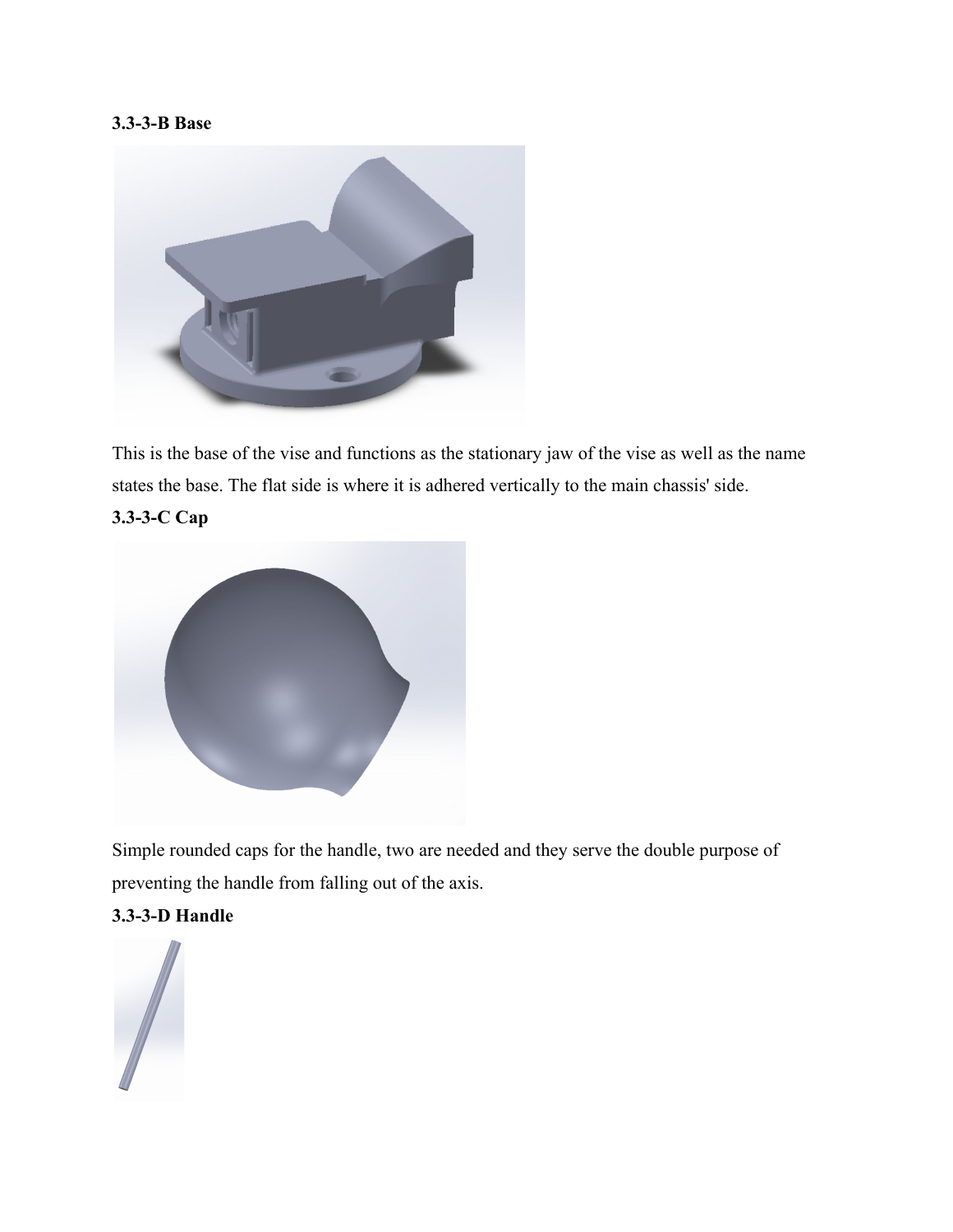The handle which is effectively a simple rod.

**3.3-3-E L bracket**



Simple L bracket two are needed to cover the vise jaws (the stationary and the non stationary).

Rubber pads are also adhered onto them so as to prevent any damage to the glucometer.



## **3.3-3-F Standard M10 nut**

Simple M10 nut two are needed for the construction of the vice.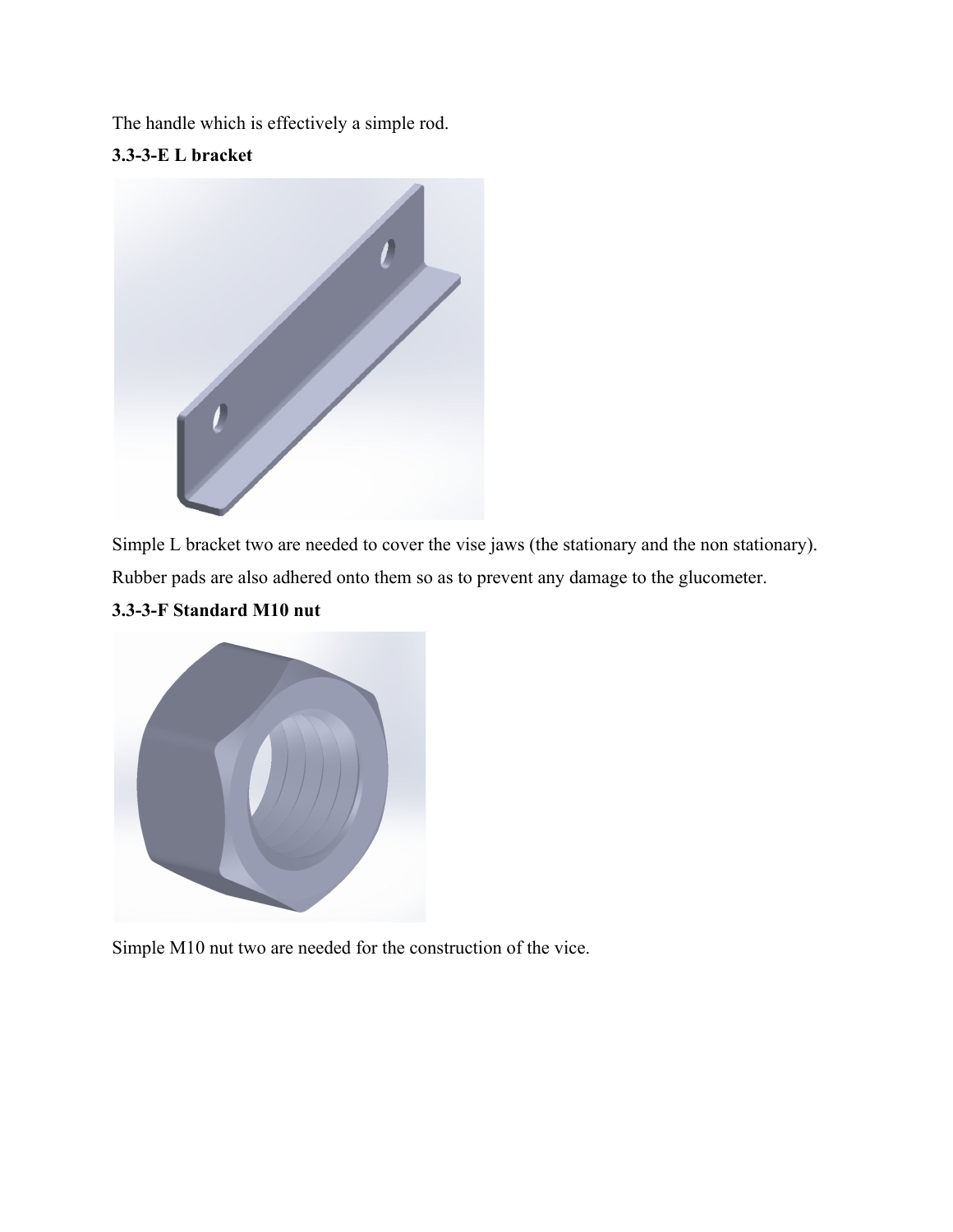#### **3.3-3-G Vise Jaw**



The vise jaw rides along the base and the axis so as to close in on the glucometer and hold it in place.

#### **● 3.4 Changes to Prototype 2 based on client feedback**

The main focus of feedback from the clients was that, not only should the device be usable with only one hand, but also there should be as few steps as possible when the patient is doing a task: to accommodate as many people as possible.

The client specifically wanted the lance holder to be rotatable, so we will be changing from the peg design to a ratchet system to allow it to rotate while also having stability in one direction.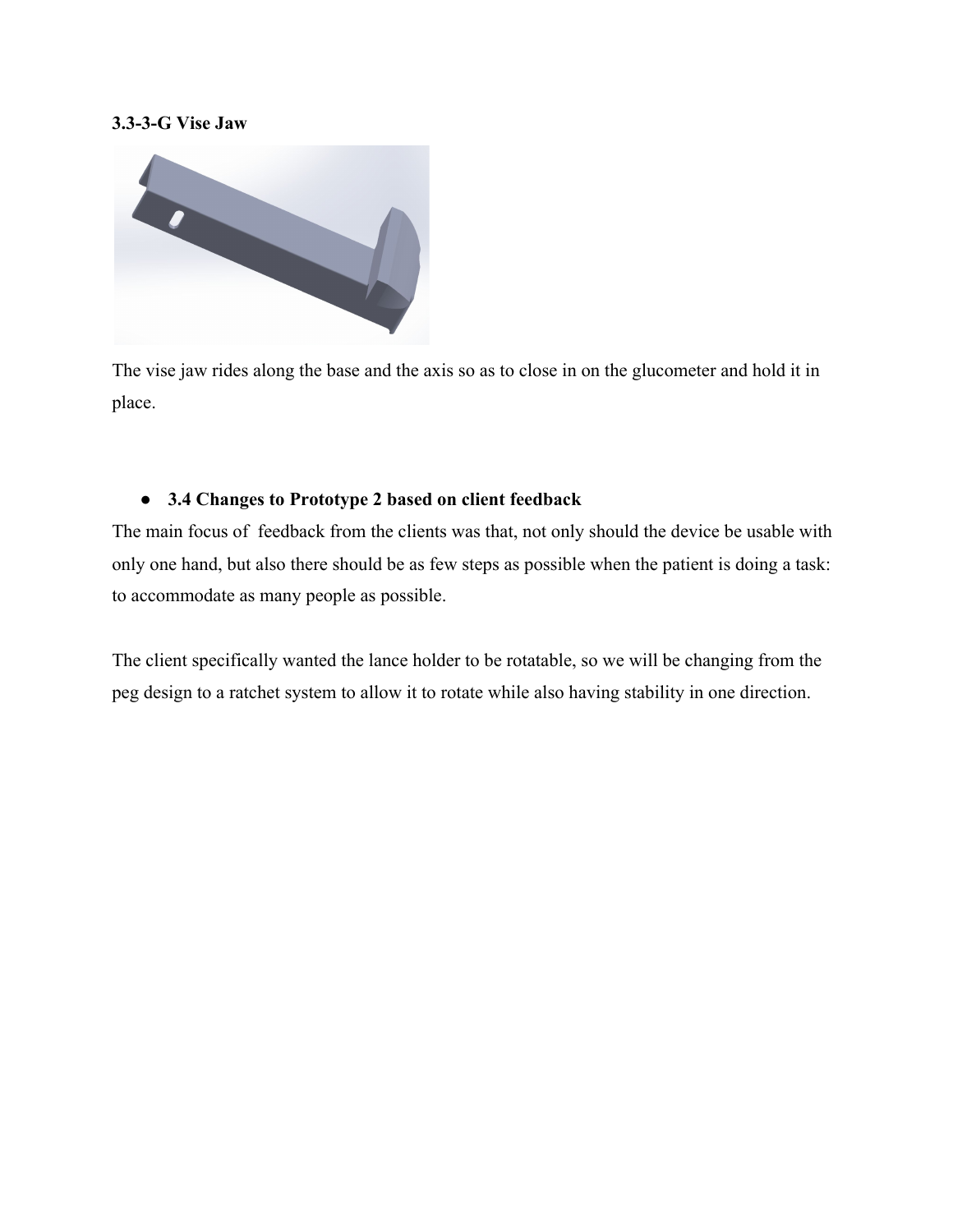

We also looked for other places where the usability can be simplified. Two places that stood out were the glucometer holder and the lance holder. While we are still finalizing the design for the glucometer holder, we have decided to secure the lance with essentially a large drill chuck.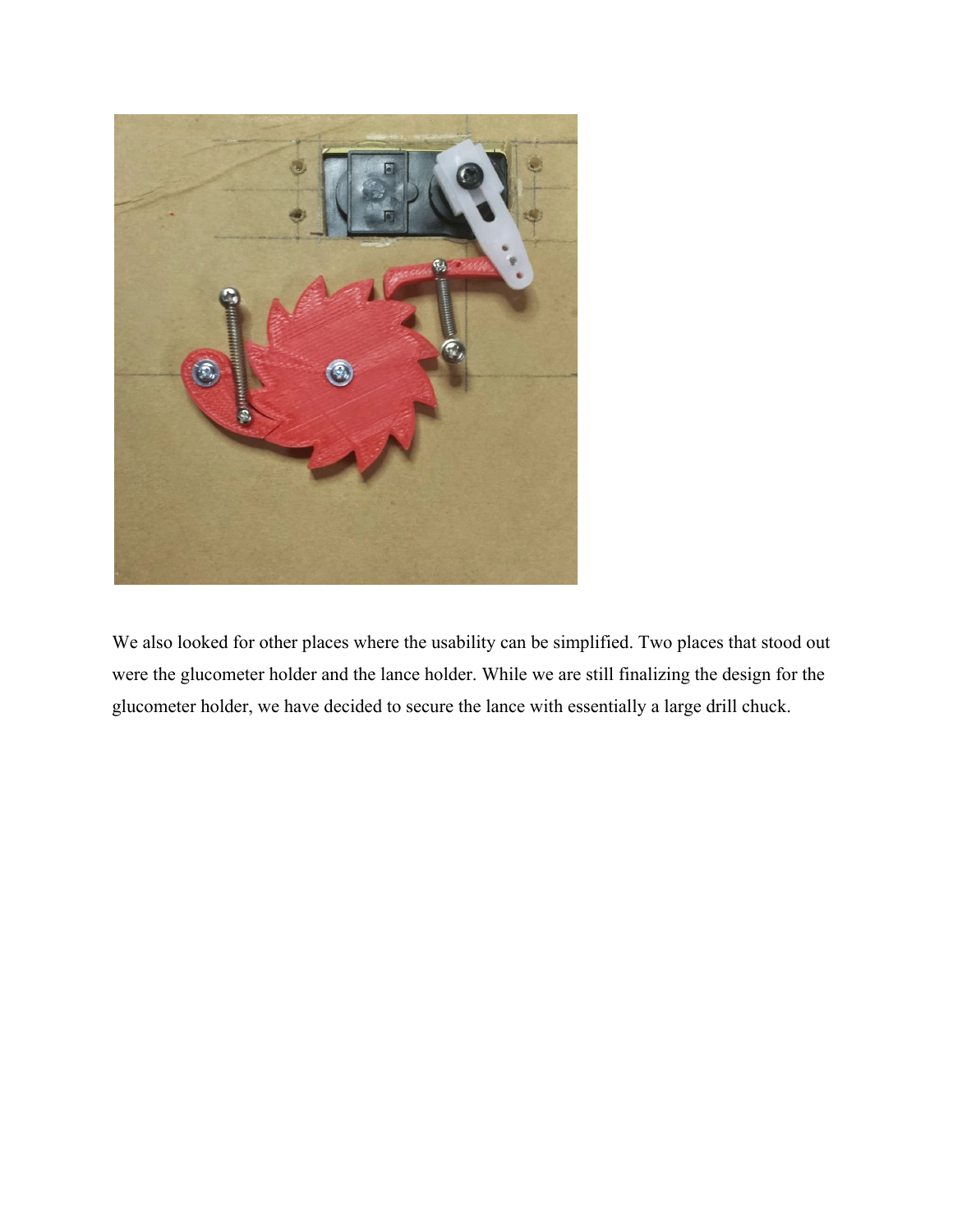

# **4.0 Prototype II Testing:**

| Design Criteria                           | Acceptable Specifications              | Ideal Specifications                   |
|-------------------------------------------|----------------------------------------|----------------------------------------|
| Accuracy                                  | 92%-95%                                | $95%+$                                 |
| <b>Result Time</b>                        | Under a minute                         | Less than 10 seconds                   |
| Accessibility of use (number<br>of steps) | $5-10$ steps                           | Under 5 steps                          |
| Cost (CAD)                                | $100S - 140S$                          | Under 100\$                            |
| Weight                                    | Less than 150 grams                    | Less than 75 grams                     |
| Memory                                    | Stores at least a day worth of<br>data | Stores a week worth of data<br>or more |

# **5.0 Sources**

**Thingiverse.com. "Mini Vise by nba2006428."** *Thingiverse***, www.thingiverse.com/thing:4659348.**